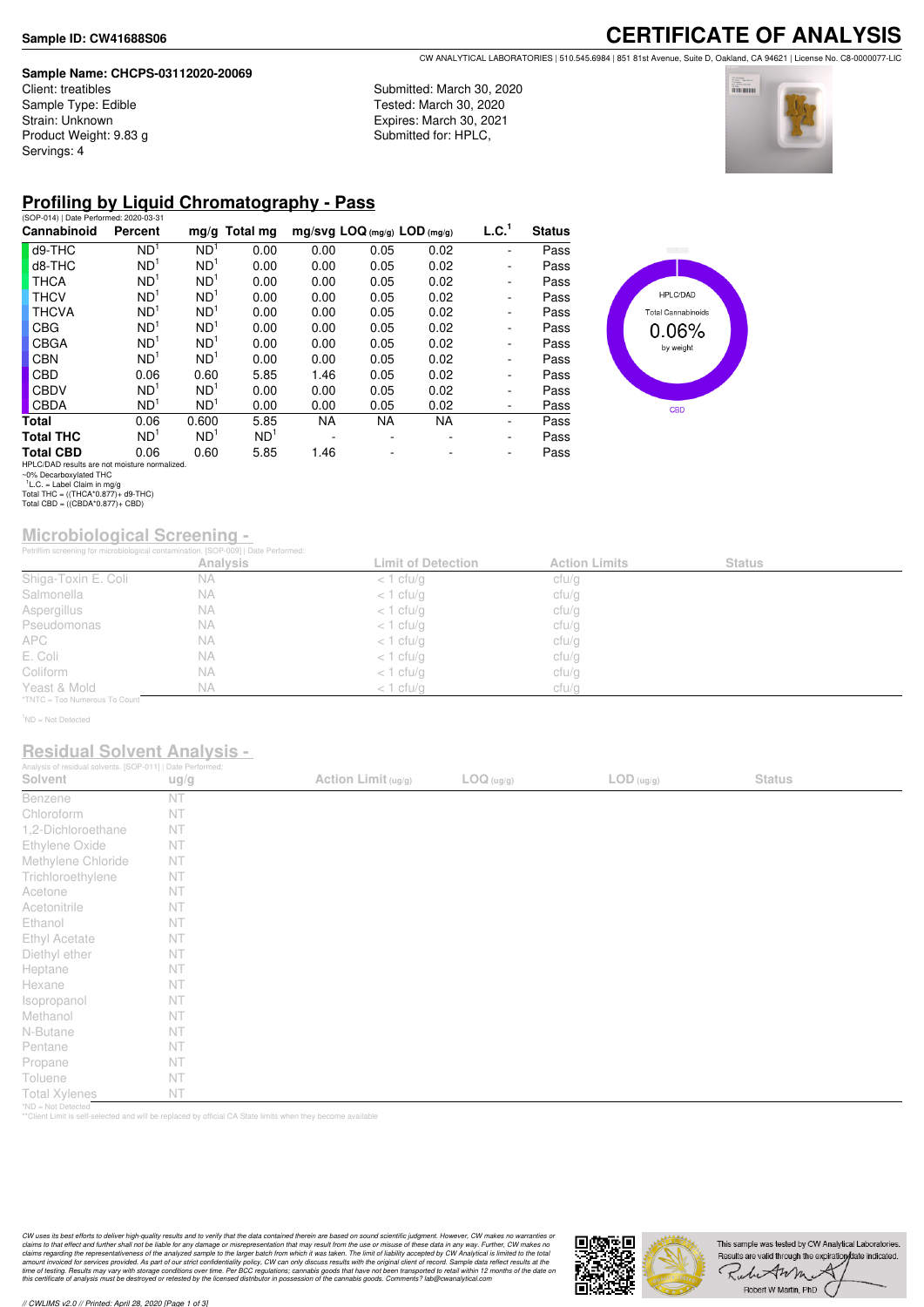#### **Sample ID: CW41688S06**

#### **Sample Name: CHCPS-03112020-20069** Client: treatibles

Sample Type: Edible Strain: Unknown Product Weight: 9.83 g Servings: 4

**CERTIFICATE OF ANALYSIS** CW ANALYTICAL LABORATORIES | 510.545.6984 | 851 81st Avenue, Suite D, Oakland, CA 94621 | License No. C8-0000077-LIC

Submitted: March 30, 2020 Tested: March 30, 2020 Expires: March 30, 2021 Submitted for: HPLC,



## **Chemical Residue Screening -**

| Targeted analysis of chemical residues. [SOP-017]   Date Performed:                      | ug/g | $LOG (ug/g)$ <i>LOD</i> $(ug/g)$ <i>Action</i><br>Limit <sub>(ug/g)</sub> | <b>Status</b> |                               | ug/g                     | $LOG$ (ug/g) $LOD$ (ug/g) $Action$<br>Limit <sub>(ug/g)</sub> | <b>Status</b> |
|------------------------------------------------------------------------------------------|------|---------------------------------------------------------------------------|---------------|-------------------------------|--------------------------|---------------------------------------------------------------|---------------|
| Abamectin                                                                                | NT   |                                                                           |               | Fludioxonil                   | NT                       |                                                               |               |
| Acephate                                                                                 | NT   |                                                                           |               | Hexythiazox                   | NT                       |                                                               |               |
| Acequinocyl                                                                              | NT   |                                                                           |               | Imazalil                      | NT                       |                                                               |               |
| Acetamiprid                                                                              | NT   |                                                                           |               | Imidacloprid                  | NT                       |                                                               |               |
| Aldicarb                                                                                 | NT   |                                                                           |               | Kresoxim-methyl               | NT.                      |                                                               |               |
| Azoxystrobin                                                                             | NT   |                                                                           |               | Malathion                     | NT                       |                                                               |               |
| <b>Bifenazate</b>                                                                        | NT   |                                                                           |               | Metalaxyl                     | NT                       |                                                               |               |
| Bifenthrin                                                                               | NT   |                                                                           |               | Methiocarb                    | NT                       |                                                               |               |
| <b>Boscalid</b>                                                                          | NT   |                                                                           |               | Methomyl                      | NT.                      |                                                               |               |
| Captan                                                                                   | NT   |                                                                           |               | Mevinphos                     | NT                       |                                                               |               |
| Carbaryl                                                                                 | NT   |                                                                           |               | Myclobutanil                  | NT                       |                                                               |               |
| Carbofuran                                                                               | NT   |                                                                           |               | Naled                         | NT                       |                                                               |               |
| Chlorantraniliprole                                                                      | NT   |                                                                           |               | Oxamyl                        | NT                       |                                                               |               |
| Chlordane                                                                                | NT   |                                                                           |               | Paclobutrazol                 | NT                       |                                                               |               |
| Chlorfenapyr                                                                             | NT   |                                                                           |               | Parathion methyl              | NT.                      |                                                               |               |
| Chlorpyrifos                                                                             | NT   |                                                                           |               | <b>PCNB</b>                   | NT                       |                                                               |               |
| Clofentezine                                                                             | NT   |                                                                           |               | Permethrin                    | NT                       |                                                               |               |
| Coumaphos                                                                                | NT   |                                                                           |               | Phosmet                       | NT                       |                                                               |               |
| Cyfluthrin                                                                               | NT   |                                                                           |               | Piperonyl butoxide            | NT                       |                                                               |               |
| Cypermethrin                                                                             | NT   |                                                                           |               | Prallethrin                   | NT.                      |                                                               |               |
| Daminozide                                                                               | NT   |                                                                           |               | Propiconazole                 | NT.                      |                                                               |               |
| Diazinon                                                                                 | NT   |                                                                           |               | Propoxur                      | NT                       |                                                               |               |
| Dichlorvos                                                                               | NT   |                                                                           |               | Pyrethrin                     | NT                       |                                                               |               |
| Dimethoate                                                                               | NT   |                                                                           |               | Pyridaben                     | NT                       |                                                               |               |
| Dimethomorph                                                                             | NT   |                                                                           |               | Spinetoram                    | NT                       |                                                               |               |
| Ethoprophos                                                                              | NT   |                                                                           |               | Spinosad                      | NT.                      |                                                               |               |
| Etofenprox                                                                               | NT   |                                                                           |               | Spiromesifen                  | NT                       |                                                               |               |
| Etoxazole                                                                                | NT   |                                                                           |               | Spirotetramat                 | NT                       |                                                               |               |
| Fenhexamid                                                                               | NT   |                                                                           |               | Spiroxamine                   | NT                       |                                                               |               |
| Fenoxycarb                                                                               | NT   |                                                                           |               | Tebuconazole                  | NT                       |                                                               |               |
| Fenpyroximate                                                                            | NT   |                                                                           |               | Thiacloprid                   | NT                       |                                                               |               |
| Fipronil                                                                                 | NT   |                                                                           |               | Thiamethoxam                  | NT                       |                                                               |               |
| Flonicamid<br>*ND = Not Detected<br>$NT = Not$ Tested                                    | NT   |                                                                           |               | Trifloxystrobin               | NT                       |                                                               |               |
| <b>Heavy Metals Profiling -</b><br>Analysis of Heavy Metals. [SOP-012]   Date Performed: |      |                                                                           |               |                               |                          |                                                               |               |
|                                                                                          |      | ug/g                                                                      | LOG(ug/g)     | $\mathsf{LOD}(\mathsf{ug/g})$ |                          | Action Limit (ug/g)<br><b>Status</b>                          |               |
| Cadmium                                                                                  |      |                                                                           |               |                               |                          |                                                               |               |
| Lead                                                                                     |      |                                                                           |               |                               |                          |                                                               |               |
| Arsenic                                                                                  |      |                                                                           |               |                               |                          |                                                               |               |
| Mercury                                                                                  |      |                                                                           |               |                               |                          |                                                               |               |
| <sup>1</sup> ND = Not Detected                                                           |      |                                                                           |               |                               |                          |                                                               |               |
| <b>Water Activity -</b>                                                                  |      |                                                                           |               |                               |                          |                                                               |               |
| Analysis to determine water activity   Date Performed:                                   |      |                                                                           |               |                               |                          |                                                               |               |
| Aw                                                                                       |      |                                                                           |               |                               | <b>Action Limit (Aw)</b> | <b>Status</b>                                                 |               |
|                                                                                          |      |                                                                           |               |                               |                          |                                                               |               |
| <b>Foreign Material Analysis -</b>                                                       |      |                                                                           |               |                               |                          |                                                               |               |
| Analysis to determine whether foreign material is present   Date Performed:              |      |                                                                           |               |                               |                          |                                                               |               |
| Analysis                                                                                 |      |                                                                           |               |                               |                          | <b>Status</b>                                                 |               |

CW uses its best efforts to deliver high-quality results and to verify that the data contained therein are based on sound scientific judgment. However, CW makes no warranties or<br>claims to that effect and turther shall not